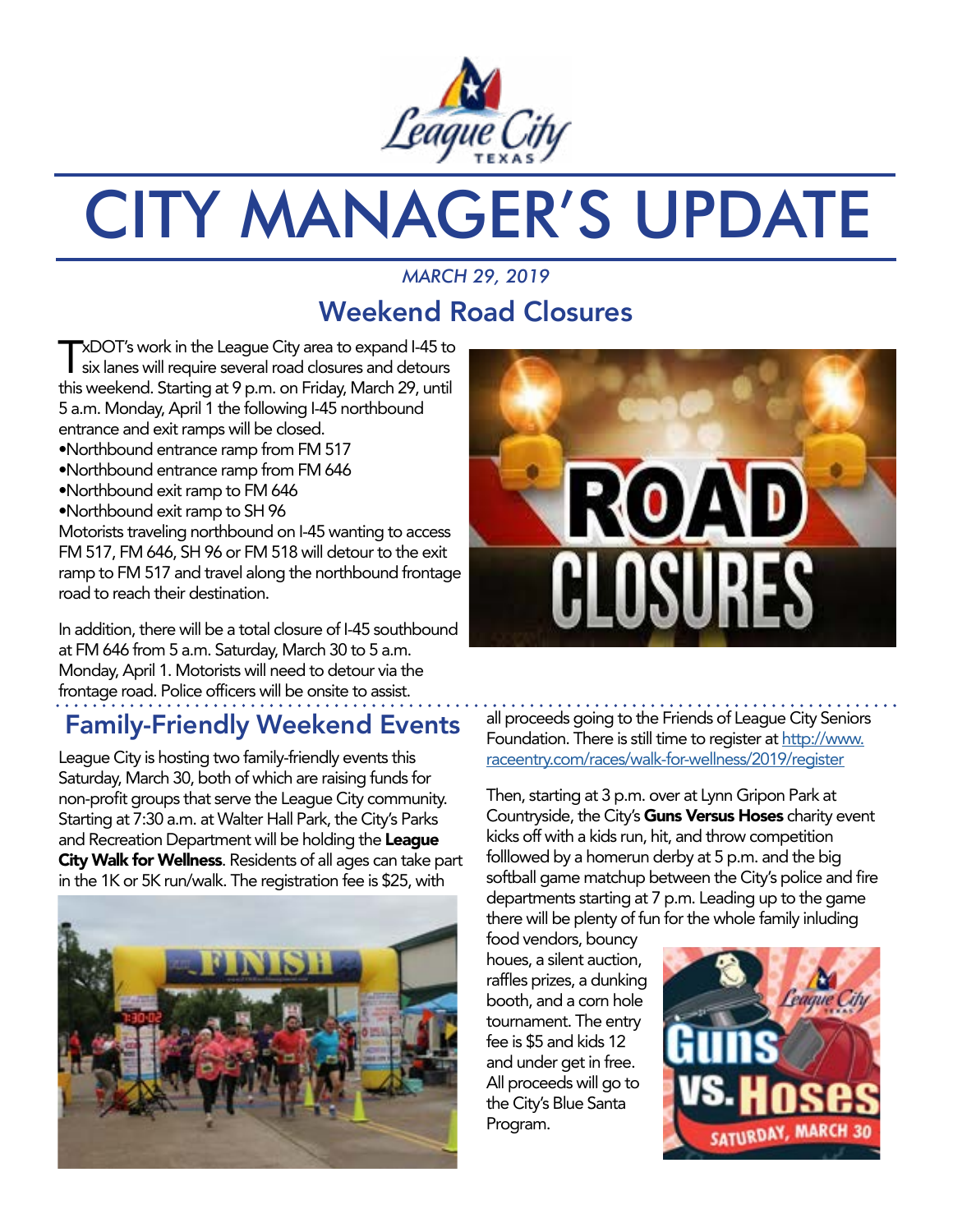## New Utility Bills Hitting the Mail

As part of the City's upgrade to a new utility billing system, League City customers that currently receive print bills will start receiving their monthly water bill in a sealed envelope rather than a postcard. The new bills will start arriving in resident mailboxes as early as this weekend. Customers with e-billing have already started to receive their monthly statement and bill, which now comes as an easier-to-read and more user friendly PDF attachment.

As part of the upgrade, all League City Utility Billing customers are receiving a new account number and CID

**JIE & Walker St.** 

(customer number). The new numbers will be listed on the first e-bill or print bill in the new system.

In the new system, all League City Utility Billing customers will need to register for the Customer Self Service Portal (CSS) at [this link](https://selfservice.leaguecity.com/MSS/) using their new account number. This is a NEW online portal, so all customers that used the previous online system must create a new account The CSS portal allows customers to view their bill history, set up credit card auto pay, set up bank draft recurring payments, make a one-time payment, or opt to receive

paperless e-bills. Click [here](http://www.leaguecity.com/DocumentCenter/View/20800/New-Utility-Billing-System-Instructions) for a pdf with instructions on how to register.

Customers currently signed up for the City's Water Usage Tracker must also re-register for the free, online tracker at [this link](https://my-leaguecity.sensus-analytics.com/login.html#/signin) using their new utility account number and CID (customer number) found on their monthly bill. Click [here](http://www.leaguecity.com/DocumentCenter/View/20799/Water-Usage-Tracker-Guide)  for a pdf with instructions.

For questions, email UBservice@leaquecitytx.gov or call the League City Utility Billing Department at 281-554-1335

Monday through Thursday from 7:30 a.m. to 5:30 p.m. and Friday from 7:30 a.m. to noon.

| ---                                   | 麻木                                                                |              |                                                          |                                                                                                            |
|---------------------------------------|-------------------------------------------------------------------|--------------|----------------------------------------------------------|------------------------------------------------------------------------------------------------------------|
|                                       |                                                                   |              | <b>FR. In transport</b><br><b>Superintendent Comment</b> |                                                                                                            |
| <b>COL</b><br><b>May of the State</b> |                                                                   | Formation of |                                                          | 9<br><b>Contractor</b><br><b>Contract Contract</b><br><b>Call Contractor</b><br><b>LEWIS CO., LANSING.</b> |
|                                       | League City Water S.O.<br><b>Bridgetti Spring</b><br>LENGTHON Bud |              |                                                          | <b>Contractoring</b>                                                                                       |
|                                       | <b>HS678 LEARNING ALL AN</b>                                      |              |                                                          |                                                                                                            |
|                                       |                                                                   |              |                                                          |                                                                                                            |

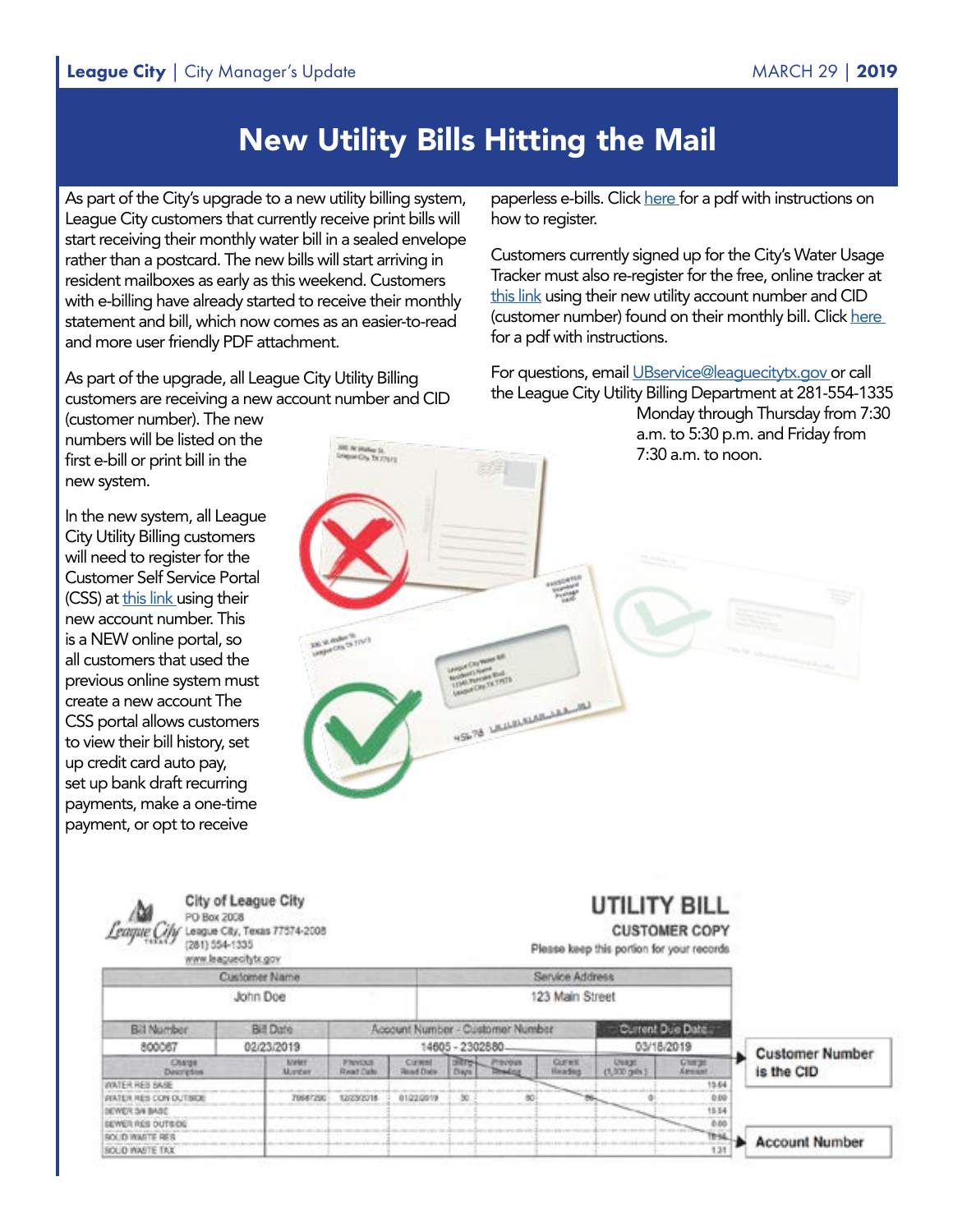## Summer 2019 Beyond the Oaks

League City's Summer 2019 Parks and Recreation Guide, Beyond the Oaks, is now available online for residents

to begin planning a summer full of activities, sports, and fun events. The guide includes information on children, adult, and senior classes and activities, registration details and deadline dates for summer camps and sports leagues, and upcoming special events hosted by the City's Parks and Recreation Depatment. The guide also includes a full listing of summer programs and actitivites at the Helen Hall Library. Click [here](http://leaguecity.com/DocumentCenter/View/20811/beyond-the-oaks-summer-2019-digital) to access. A print version will be available soon for residents to pick up at City facilities.





## Last Call for Citizen University

Registration for the spring 2019 session of League City Citizen University closes today, Friday, March 29. The 10-week class meets every Thursday from 6:30 to 8:30 p.m. starting next Thursday, April 4. Citizen U provides residents with a behind-the-scenes look at City government and each session will include an interactive presentation from City staff on various services, issues, and departments as well as information on how residents can engage and get involved in their local government. Download the [application](http://leaguecity.com/DocumentCenter/View/20576/Citizen-U-application) and return it by email it to [nora.garcia@leaguecitytx.gov](mailto:nora.garcia%40leaguecitytx.gov?subject=).



Citizen University Spring 2018 Class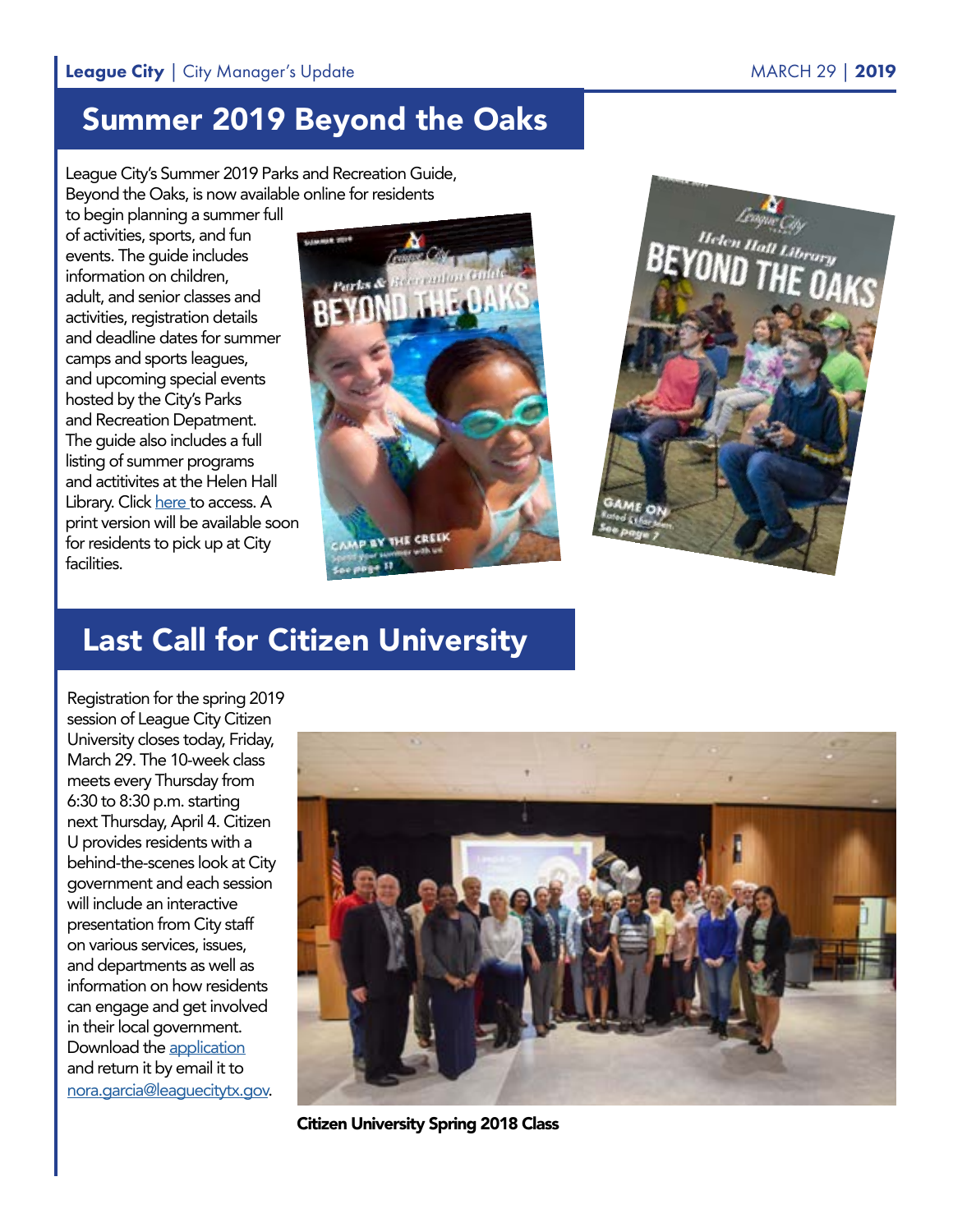## April 17 Town Hall to Feature Student Entertainment, Prizes, and Election 2019 Presentation

League City will be hosting a Town Hall on Wednesday, April 17 for residents to learn more about the progress of the City's Strategic Action plan and the three propositions on the ballot in the City's upcoming special election. This town hall will feature a new format including student entertainment, free Chick-fil-A sandwiches for the first 100 guests, and various door prizes donated by local League City businesses. Mark your calendar for Wednesday, April 17 from 6:30 to 8 p.m. at the Johnnie Arolfo Civic Center.





## **Town Hall** Meeting

## Facebook Live Lunch and Learns

Residents who want to learn more about the City's upcoming special election can hear directly from City Council members about why they voted to place two bond propositions and a sales tax referendum on the ballot. Over the next several weeks, every Wednesday at 12:30 p.m., council members will be visiting the City's new Facebook Live studio for a "Lunch and Learn" with League City Director of Communications Sarah Greer Osborne. This week, Councilman Chad Tressler answered questions about the upcoming election.

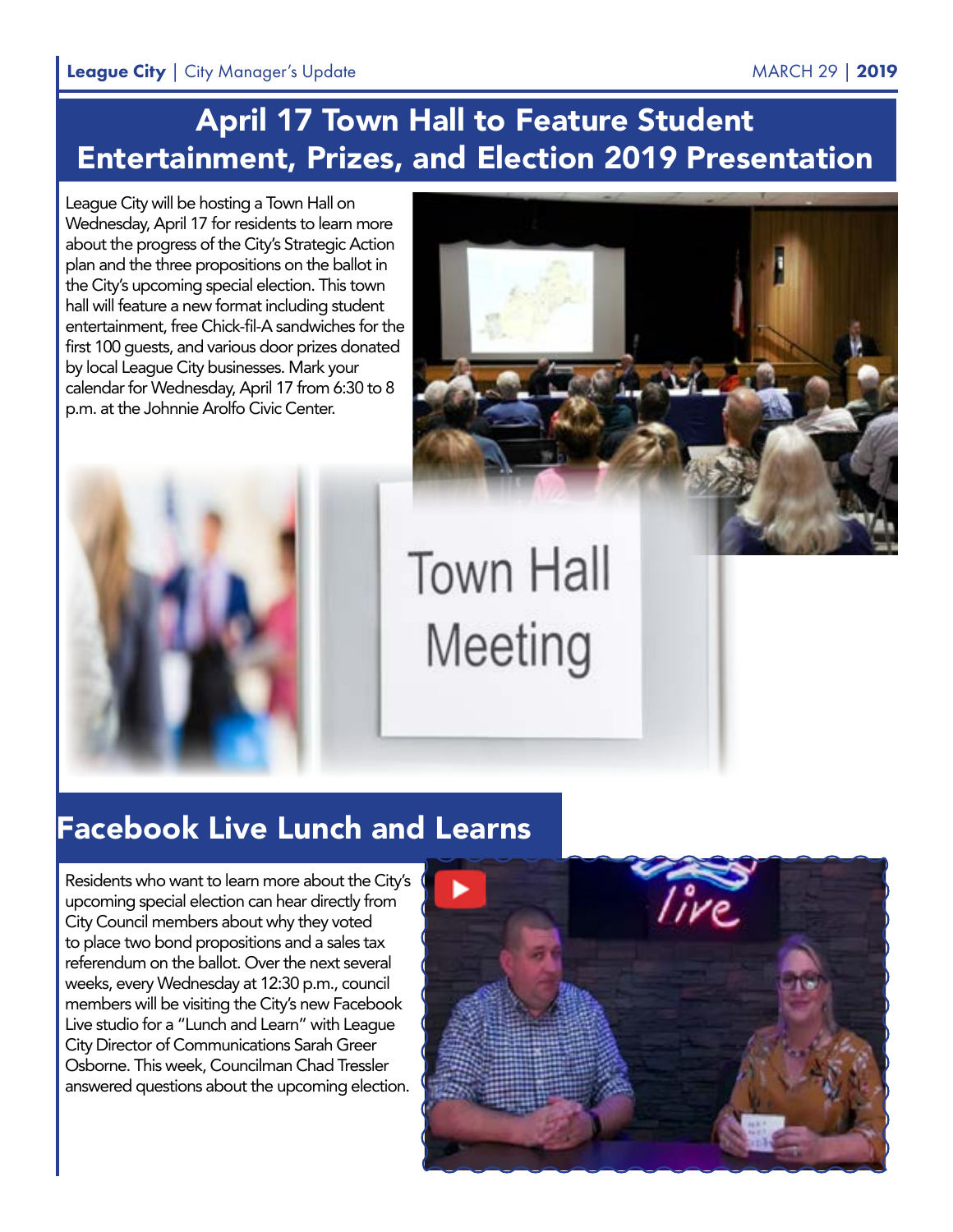#### League City | City Manager's Update MARCH 29 | 2019

## Public Safety

#### National Crime Victims' Rights Week

The League City Police Department is hosting various activities to recognize National Crime Victims' Rights

Week April 7-13. All League City residents are invited to the 3rd annual "Together We Can" Community Fair on Monday, April 8 from 4:30 to 7:30 p.m. at the Johnnie Arolfo Civic Center. The free, family-friendly event will feature food, children's haircuts, a K9 demonstration, and tours of the City's new SWAT vehicle and a League City Volunteer Fire Department firetruck. In addition, LCPD will be hosting a blood drive on Thursday, April 11 in the parking lot of the public safety building.







**3RD ANNUAL LEAGUE CITY** "TOGETHER WE CAN" **COMMUNITY FAIR** 

April 8, 2019, 4:30 p.m. to 7 p.m.

#### LCPD Launches New Cold Case Webpage

The League City Police Department, in partnership with the City's Communications team, recently launched a new webpage for their Cold Cases Unit. Cold cases are unsolved homicides. On the new webpage are images or sketches of victims, along with information on when and where they were found. To view the new webpage, please visit [Cold Cases Unit](https://www.leaguecity.com/2503/Cold-Cases-Unit). LCPD is seeking public assistance in solving these cold cases. If you have any information that may help solve these cases, please contact 281-338-8220 or [email Cold Cases Unit](mailto:coldcase%40leaguecitytx.gov?subject=).















#### LCVFD Responds to Mobile Home Fire

On Monday, March 25, the League City Volunteer Fire Department responded to a mobile home fire in the 100 block of Lewis Street. The mobile home was occupied, but no one was inside at the time and no one was injured in the blaze. When firefighters arrived at the scene, the trailer was completely engulfed, and flames were coming out of the windows. LCVFD initially called for help from the Webster, Dickinson, and Kemah fire departments, but was able to knock down the fire before those departments arrived. The cause of the fire is still under investigation.

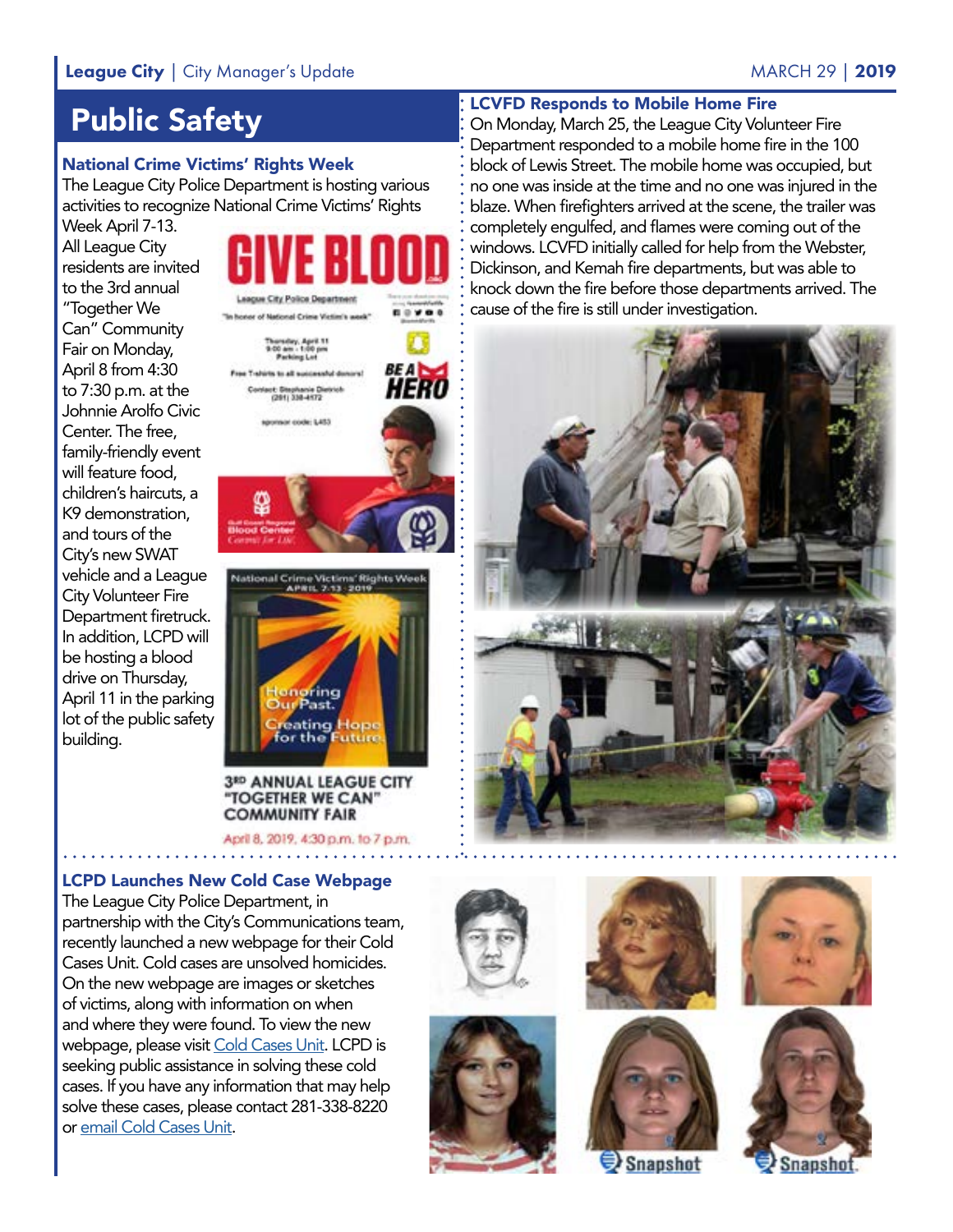## Public Safety

#### Kitten and Puppy Supply Drive

During spring's warm weather, the League City animal shelter typically sees a marked increase in neonatal puppies and kittens in need of fostering. League City Pets Alive provides all puppy and kitten fosters with the supplies they need such as bottles, formula, and more to take care of these little ones. Last year they had over 200 kittens and puppies that volunteer fosters nursed and found forever homes for. On Saturday, April 6, the shelter will kick off a month long supply drive at a "Purrs and Paws Kitten Shower" from noon to 2 p.m. at the shelter. You can also donate from their [Amazon Wish list](https://www.amazon.com/hz/wishlist/ls/182VTZW6WBGUN?ref_=wl_share) and have it delivered straight to the shelter.

## Kick Off for FY2020 Budget Process

The City's Budget Department and City Manager John Baumgartner officially kicked off the Fiscal Year 2020 Budget Planning Process at a staff meeting on Monday, March 18. City directors and department managers were provided with a timeline of due dates and deliverables in order to begin preparing their budgets for the upcoming fiscal year, which starts October 1, 2019.



Saturday, April 6, 2019 League City Pets Alive 821 North Kansas Ave 12pm-2pm Help Us Steck Our

**Purrs and Paws Kitten Shower Kickoff** 

Refreshments >>>

**Shelves** 440 Visit Our Amazon and Varget Wish List

**Prizes** 



## FEMA Grant Awarded

League City has been awarded a public assistance grant from FEMA that will reimburse the City for costs to remove debris following Hurricane Harvey. The City submitted a claim for \$3,476,379 which included contractor costs, city equipment costs, and city payroll. Both FEMA and the State reviewed the claim and deemed that the expenses were valid and the costs were eligible for reimbursement. Typically, these claims are reimbursed at 90 percent or claimed eligible costs, but for hurricane Harvey the state of Texas will be paying the 10 percent local cost share.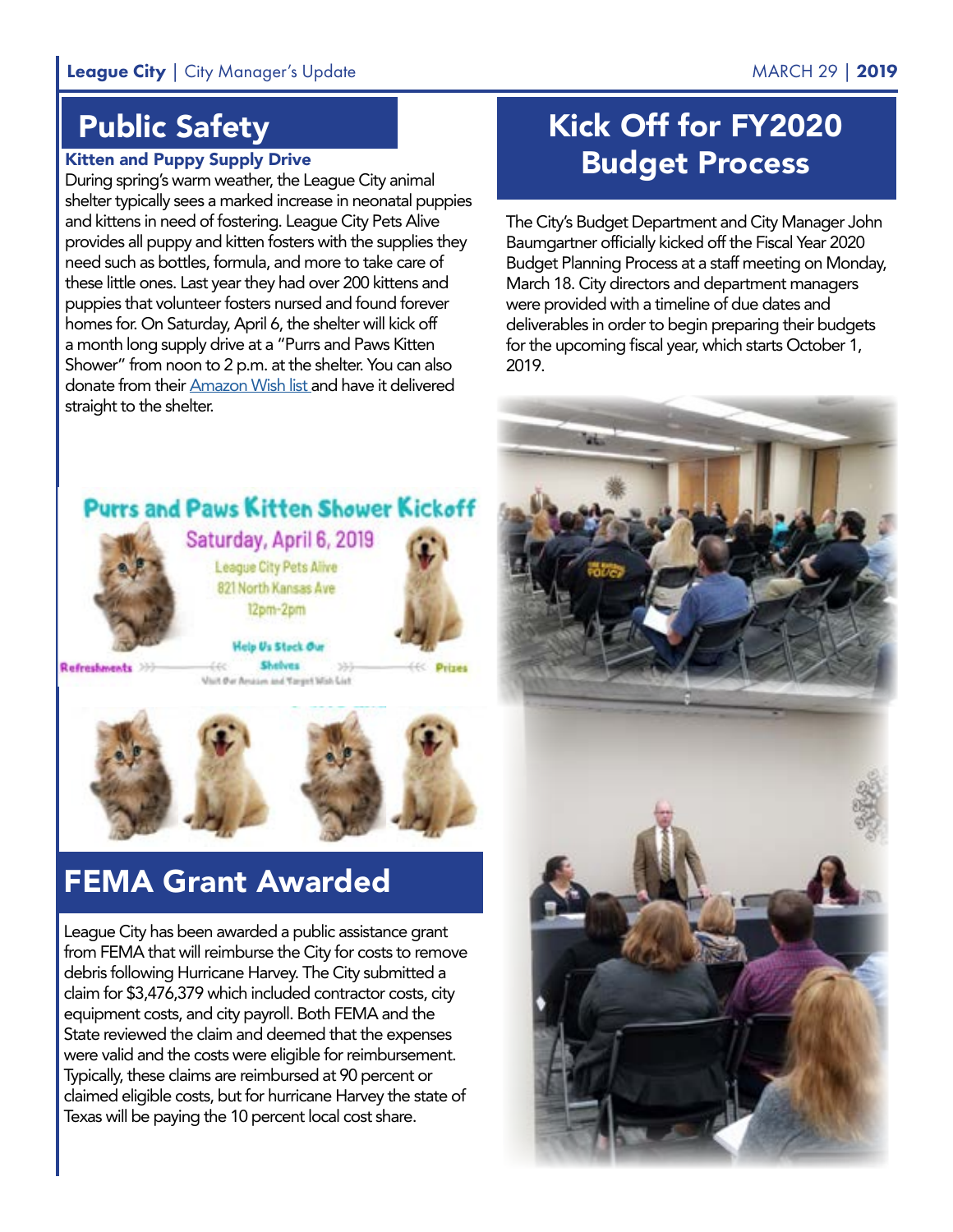## Parks and Recreation

#### Amateur Athletes Honored

At this week's City Council meeting, the 2019 Texas Amateur Athletic Federation male and female athletes of the year were honored. Congratulations to Analeigh Guajardo and Joshua Dwyer.



#### Park Operations

Staff members this week have been busy with a variety of maintenance tasks at City parks and park facilities in order to prepare for the upcoming spring and summer sport season. At Hometown Heroes, the team installed engineered woof fiber (certified mulch) to playground fall surfaces, tested and performed maintenance on the facility's irrigation system, and repaired lamps in the parking lot.

Staff at both Hometown Heroes and the Chester L. Davis Sportsplex have been measuring for and installing dimensions for weekly field paint markings needed for the City's spring soccer program.

With Memorial Day quickly approaching, staff are making the rounds to all City parks to replace worn flags when needed.

Over at Helen's Garden, the gardening crew replaced a variety of plants and bushes that perished over the winter.

And over at the City's Skate Park located at Big League Dreams, staff painted over graffiti.

#### Astronomy in the Park April 6

Join us, rain or shine, at Rustic Oaks Park on the first Saturday of every month from April to November for a totally free and fun evening of amateur astronomy from 7:00 to 9:30 p.m. Besides current celestial events, participants will be able to view:

- A 100' model of the solar system
- Major constellations and asterisms
- Telescope observation of the stars and visible planets
- Binocular astronomy demonstrations

• Computer displays of free astronomy software, DVDs, and presentations.



**Replacing Worn Flags** 

Replacing Plants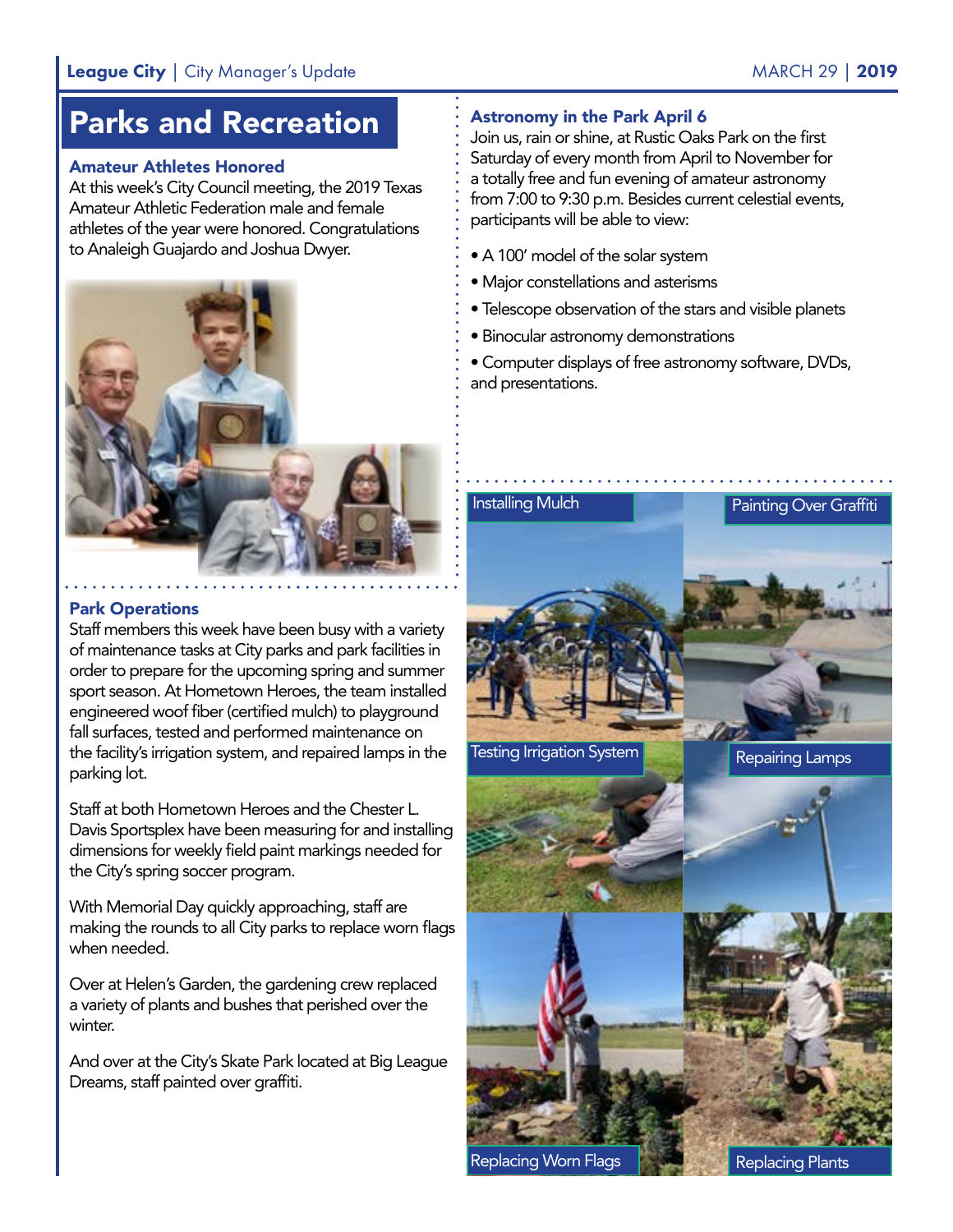## Parks and Recreation

#### 2019 Egg Hunt

The League City Parks and Recreation Department and Knight of Columbus # 9310 will host the annual League City Egg Hunt at the Chester L. Davis Sportsplex on Sunday, April 14. The event will begin at noon with kids activities, with the egg hunt starting promptly at 1 p.m. The event is open to all children 12 and younger. The egg hunt will feature 10,000 eggs and plenty of prizes. Children will be divided into age groups on the softball fields to hunt the eggs. The Easter Bunny will be onsite as well. Advanced registration is not required, as the event is free to the public. For more information, contact Ashley Jackson at 281-554-1180 or by email at [Ashley.jackson@leaguecitytx.gov.](mailto:Ashley.jackson%40leaguecitytx.gov?subject=)



## Helen Hall Library

#### Happy Hour Book Club

Don't miss the April 4 meeting of the Happy Hour Book Club to discuss the book, Bad Blood: Secrets and Lies in a Silicon Valley Startup, by John Carreyrou. This book tells the story about how one company, Theranos, and its founder, Elizabeth Holmes, scammed Silicon Valley and got caught. Come be a part of our discussion. The Happy Hour Book Club meets on the first Thursday of each month at 5:00 p.m. at Craft 96 Draught House + Kitchen in League City.

NATIONAL SEST SELLER Secrets and Lies

in a Silicon **Valley Startup** 

**John Carreyrou** 

## Public Works Update

#### Emergency Ops Training

Staff from both the Wastewater and Water Departments attended a training this week provided by Kelly Systems. The "lunch and learn" session addressed a variety of topics including protecting equipment from power surges, variable frequency drives (VFD's), and power factors. The purpose of the training session was to engage employees and provide valuable information to ensure all water and wastewater systems operate continuously during emergency situations.

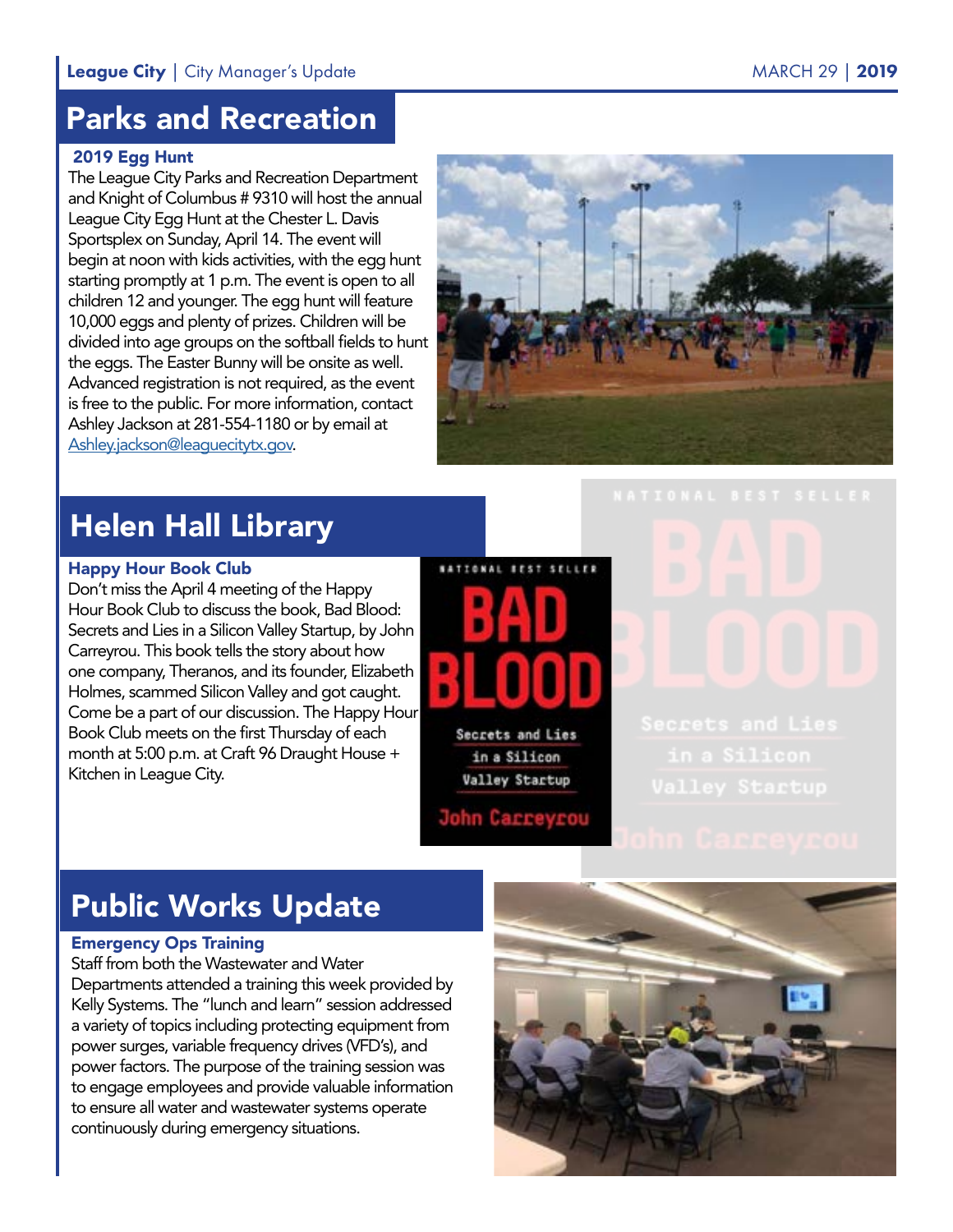## Public Works Update

#### Installation of Instavalve

City Line Repair crews this week assisted in the installation of an instavalve on West Main Street in preparation for a project to repair a section of the Landing Ditch which is sloughing off. The 10-inch water line that runs down West Main Street crosses the ditch at this location and may need to be replaced. Without the newly installed valve, the City would have had to shut down the water line necessary

to replace the ditch crossing, which would have impacted a large number of homes. The instavalve was chosen because of it's ability to be installed on the water main without turning off the water.



#### Vegetation Management

Public Works vegetation management personnel are currently performing routine trimming of tree limbs and brush around school flashers and traffic signal devices throughout League City. This type of work is typically scheduled at the end of winter in order to trim the branches before the leaves emerge from the trees and shrubs. This routine tree trimming increases the line of sight for motorists so oncoming traffic is able to see school flashers and traffic signals at a minimum of 200' and

allows the solar panels on top of the device to capture more sunlight, which in turn keeps the batteries fully charged and the flasher operating at full capacity.



#### School Zone Flasher Upgrades

The City's Traffic Department this week upgraded all school zone pedestrian flashers on Village Way near Bishops Bridge. A technician was dispatched to this location after a report came in that the flashers were malfunctioning. After extensive trouble shooting, staff found that the old units were no longer communicating and needed to be replaced. The newly installed RRFB (Rectangular Rapid Flashing Beacon) flashers are pedestrian-

activated, high-intensity LEDs lights that are programed to notify drivers that a pedestrian is using the crosswalk. The upgraded units are MUTCD (Manual on Traffic Control Devices) compliant and are programmed to flash a specific pattern that is designed to capture the driver's attention when activated. All signs on the flasher poles were also upgraded to the standard school zone fluorescent, yellow-green to enhance visibility.

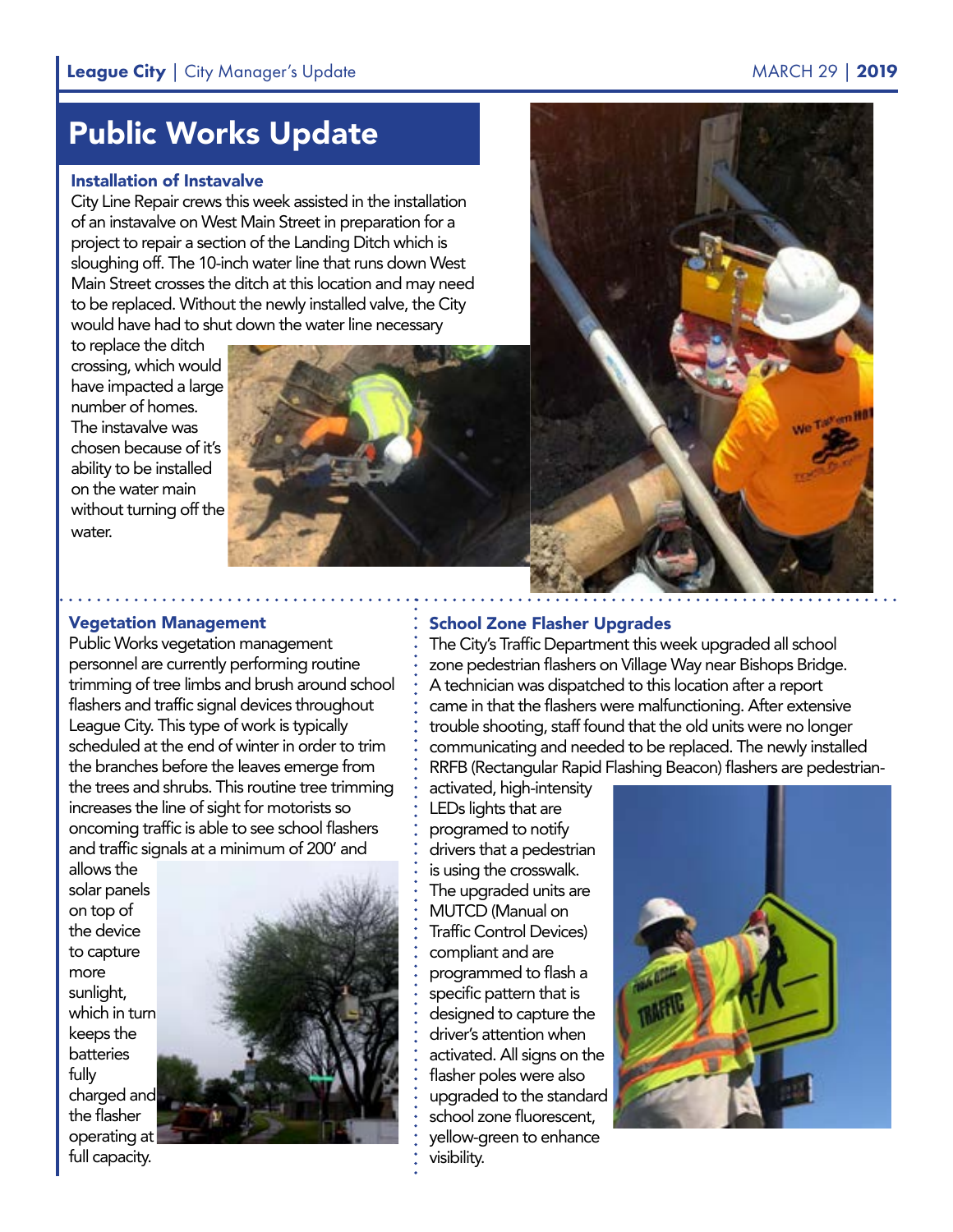## CIP Updates

#### League City Animal Care and Adoption Center (PD1502)

Over the last two weeks, construction crews have completed the paving for the building's front parking lot, finished the building's concrete pad foundation, and finished several of the site's utility installations. This week, crews have started the concrete masonry unit (CMU) wall installation. The schedule for the next two weeks includes completing the detention pond earthwork, completing the sanitary sewer and domestic water lines installations, starting the paving for the building's rear parking lot, and continuing the CMU wall installation. The project is on schedule and is anticipated to be completed in the first quarter of 2020.



#### Walker Street Corridor Upgrades (ST1803)

This project includes design and construction modifications to enhance and improve traffic flow along the Walker Street Corridor between League City Parkway and FM 646. Enhancements included in the project are being funded through Tax Increment Reinvestment Zone 2 (TIRZ 2) and include the addition of turning and deceleration lanes in multiple locations and the modification of the FM 646 intersection to facilitate traffic movement. The first phase of this project, which will add three new turn lanes at the entrances to Victory Lakes, is anticipated to be constructed over summer 2019.



#### Newport Water Line and Sidewalk Replacement (WT1302A)

The new waterline crossing underneath FM 518 is

complete for this phase of the project and crews are currently placing concrete, with plans to have the intersection open by the weekend. Boring of the waterline is continuing south along Newport Boulevard. Crews will work their way around Sunset Court before continuing south along Newport Blvd. The plan is to work the side streets as crews work south along Newport Boulevard. This project includes approximately 20,000 linear feet of water line replacement located in the Newport subdivision. The second piece of this project includes the removal and replacement of approximately 2,200 linear feet of deteriorated sidewalk along Newport Boulevard from Sunset Court North to Colonial Court. This project is scheduled to be complete in December 2019.



#### Nature Center Pond Bank Stabilization (RE1802)

The City's consultant for this project is working through the design phase based on meetings with the Texas Parks and Wildlife Department, US Fish and Wildlife Service, the regulatory branch of the United States Army Corps of Engineers, and City staff. The northwest corner of the Dr. Ned and Fay Dudney Nature Center sustained major erosion damage from Hurricane Harvey. The City is seeking FEMA reimbursement for design and construction for these repairs. Construction is anticipated to be complete in May of 2020, pending the scheduling of permits.

#### Milestone Updates

• On March 26, City Council approved the construction award for three projects: SWWRF Blower Replacement Project (WW1802), Burd House Exterior Renovation Project (PK1801B), and Smith Lane Lift Station Rehabilitation (WW1502A).

• Design has begun on the Grissom Road Reconstruction Project (CIP# RE1702G).

•Asphalt Rehabilitation Package 3 (CIP# RE1704) is substantially complete.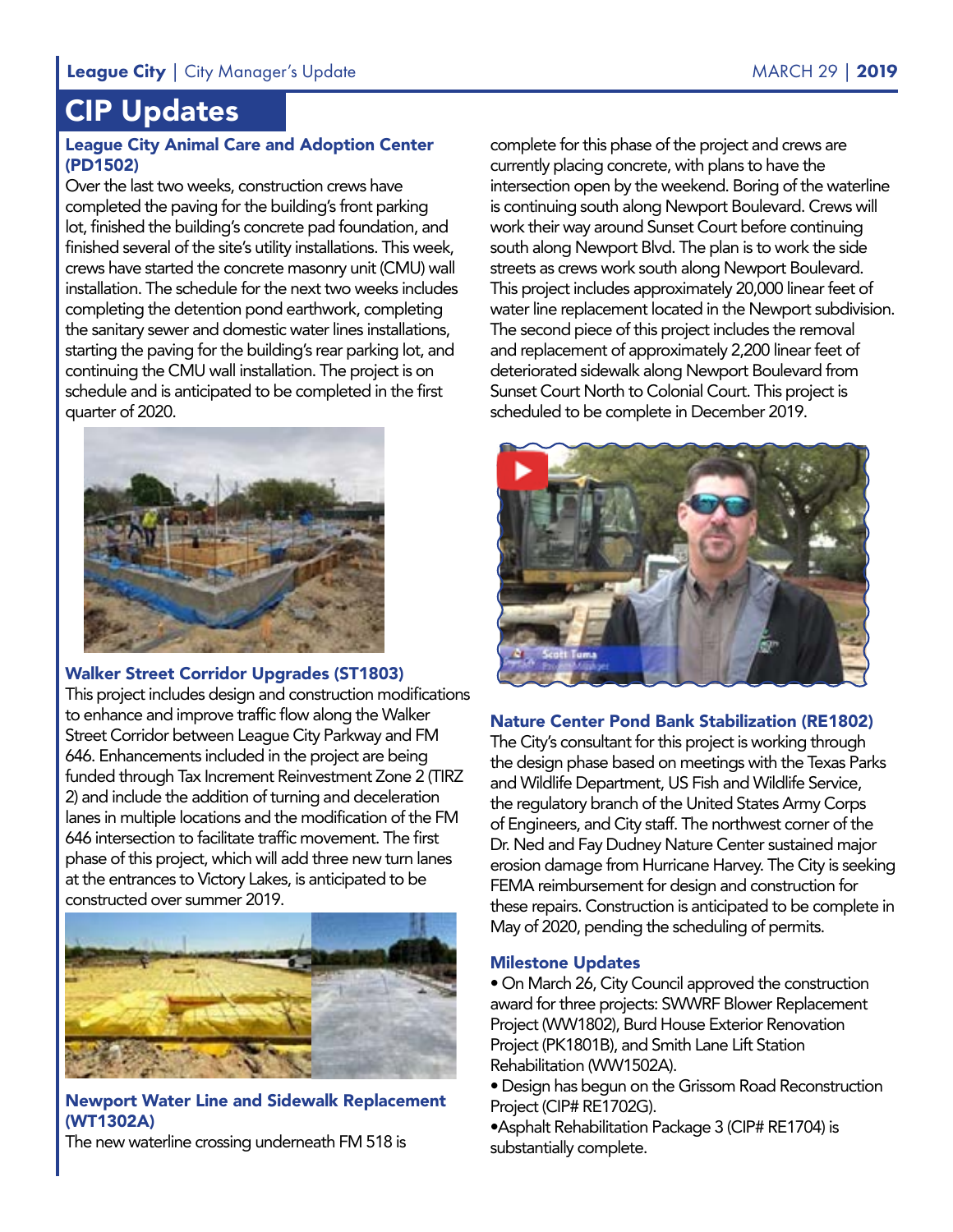## Communications Update

#### Mondays With Mayor Pat

On Monday, March 25, League City Mayor Pat Hallisey kicked off his weekly Facebook Live show called Monday's with Mayor Pat. Every Monday from 12:30-12:45 p.m., Mayor Hallisey will discuss important City issues and initiatives and answer questions Live on the [City's Facebook](http://www.facebook.com/leaguecitytexas)  [page](http://www.facebook.com/leaguecitytexas). League City Communications Director Sarah Greer Osborne will be posing your questions and topics to the

mayor to address. Have something you want Mayor Pat to talk about? Email [sarah.](mailto:sarah.greerosborne%40leaguecitytx.gov?subject=) [greerosborne@](mailto:sarah.greerosborne%40leaguecitytx.gov?subject=) [leaguecitytx.gov](mailto:sarah.greerosborne%40leaguecitytx.gov?subject=)





Gymnastics Championship Brings Visitors to League City The League City Convention & Visitors Bureau (LCCVB) recently welcomed more than 440 athletes and 1,100 spectators for the 2019 Michael Sims South Texas State Gymnastics Championships held March 23-24, at Hometown Heroes Park. The two-day championship event, coordinated by coaches and volunteers from Thornton Gymnastics Center, is part of the LCCVB's efforts to identify and attract athletic tournaments and championships utilizing City and Clear Creek ISD facilities. Based on early participant and spectator estimates, the event provided an economic impact benefit of more than \$120,000 to League City and the Bay Area region.



#### I am League City: Meet League City Treasury Manager Quencelia Goins



While at work, Treasury Manager Quencelia Goins loves to crunch numbers, but outside of work, she's known as the "Madea of Volleyball." She has a passion for the sport, and when she's not courtside refereeing volleyball games for girls, she's traveling the world.

[Get to know her in this](http://leaguecity.com/3291/Quencelia-Goins)  [week's I am League City](http://leaguecity.com/3291/Quencelia-Goins)  [employee profile.](http://leaguecity.com/3291/Quencelia-Goins)



#### Your City at Work

The Public Works Department has created a "Rapid Response Crew" to better focus on trash and debris throughout the City. In this edition of *Your City at Work*, meet the crew responsible for keeping our storm drains clean and clear of obstructions and debris.